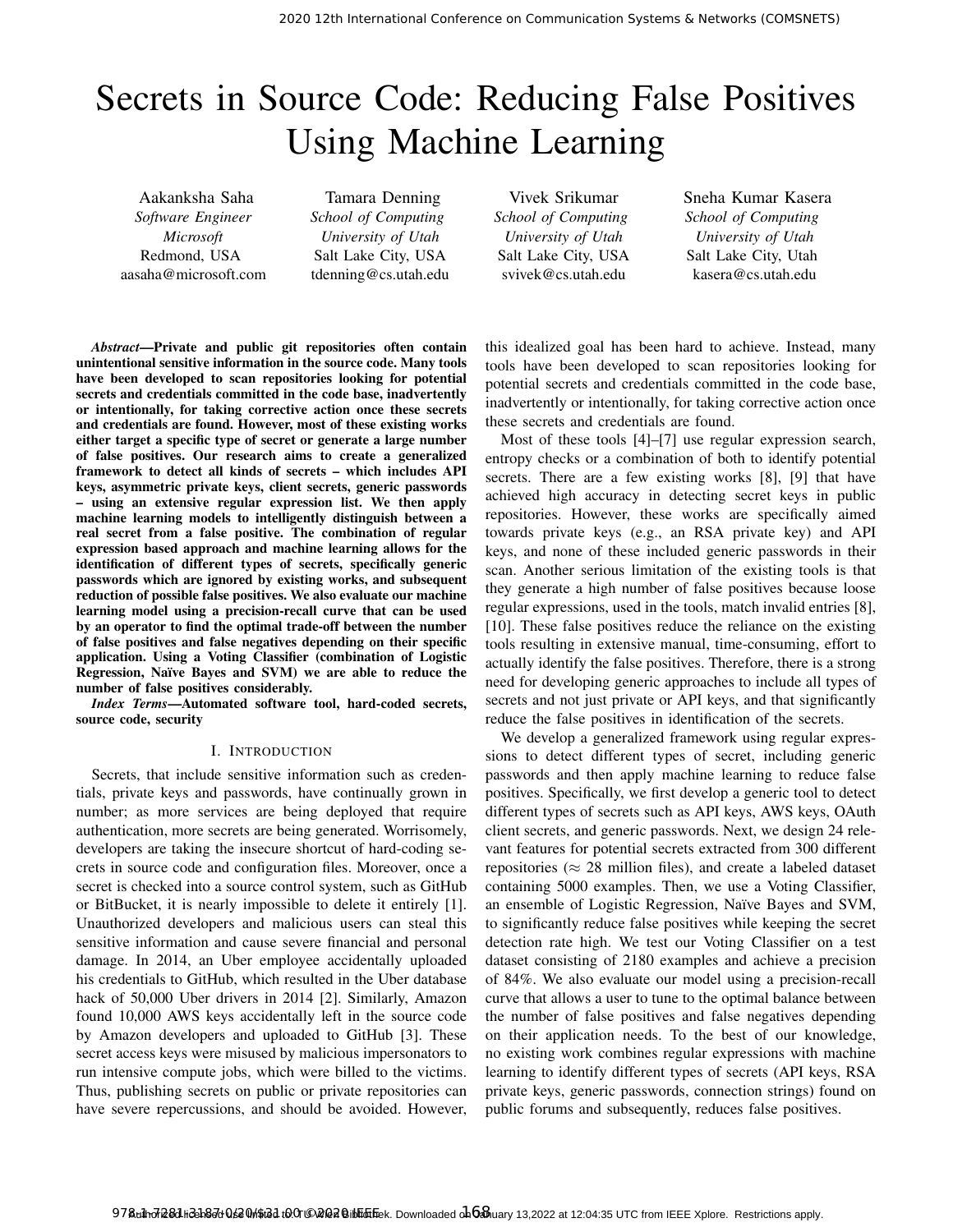# II. PROBLEM SETTING

In this section, we formally define secrets, along with their matching regular expressions or *regex*. We also discuss the problem of false positives in detecting secrets using regular expressions. Finally, we tabulate some of the popular opensource tools, their search criteria in finding confidential information and their adopted methods for reducing false positives.

# *A. Secrets and their matching regex*

Secrets, by definition, should be known only by few. In this work, secrets refer to all the credentials, private keys, configuration files or passwords that a user needs to deploy software across environments. The following is a list of common types of secrets found in the source code and the configuration files of the git repository.

API Keys: Application Programming Interface keys provide project authorization by identifying the app or the project that's making a call to the API [11]. For example, AWS API keys are the access keys used to make programmatic calls to Amazon web services. A possible matching regular expression we use to identify these is as follows: 'AKIA $[0-9][A-Z]\{16\}$ '.

OAuth Client Secret and Client ID: These secrets are generated when the developer registers to an application. The client id is a public identifier for apps. For example: GitHub Client ID would look similar to 6779ef20e75817b79602. The client secret is a secret known only to the application and the authorization server. For each registered application, one needs to store the public client id and the private client secret also known as OAuth secret [12].

Access token: An access token is an opaque string that identifies a user, an app, or a Page and can be used by the app to make API calls. These tokens provide temporary, secure access to APIs [13].

SSH/SSL/RSA Private Keys: These private keys are generally used in case of SSL certificates for authentication to a remote server. The generic regular expression that matches these private keys is: '—–BEGIN RSA PRIVATE KEY—–\*.'

Generic passwords: These are the common username password pairs that grant access to applications and databases. One possible regular expression match we use for passwords is as follows: '.\*[P][A][S][S][W][O][R][D].\*[:=](.\*)'.

Entropy-based search Apart from regular expression-based secret detection tools, [4] and [5] employ an entropy-based search. In particular, Shannon entropy is a good estimator of randomness in a string [14], [8], [15]. Machine generated secrets having high randomness, such as API keys and private keys, have high entropy while user-created generic passwords tend to have low entropy.

False positives The naive method of regular expressions and the entropy based approach result in high numbers of false positives as strings detected by these methods are not guaranteed to be a secret [8]. We scan 300 GitHub source code repositories and manually analyze the output to observe the following common types of false positives (only three of these have been observed in [10]):

- 1) File path or an environment variable (Ex: secret = \$HOME/path/)
- 2) Function calls (Ex: password  $=$ : getPassword $()$ )
- 3) Variables (Ex: password = ui.password)
- 4) CSS selectors (button[value="test password"])
- 5) Sample/Test files, containing test secrets
- 6) Example keys in Readme (password = "test\_12345")
- 7) Placeholders of Passwords (//proxy user:proxy password@)
- 8) Example keys in commented code section (# apikey:'xxxxxxxxxx')
- 9) Variable initialization with word 'password' in it (rpcpassword = retypePassword)

It is crucial for a secret detector tool to remove false positives as much as possible and report only potential secrets with high accuracy. The list of false positives can possibly be identified as such by a human observer. However, in some cases, it is very hard to know the ground truth, whether the secrets are really meaningful secrets, without actually trying them. We discuss concerns related to ethics and ground truth of a secret in Section VIII.

Numerous open source tools have been created to detect and identify sensitive information on GitHub. In Table I, we assess some of the popular open source tools and existing works in finding confidential information on public forums and their adopted methods of reducing false positives. The existing works mentioned in Table I focus only on secrets that could be discovered with a high probability of validity and sensitivity. These works do not attempt to examine generic passwords as they do not have a distinct structure and it is difficult to detect passwords with high accuracy. Moreover, the open source tools mentioned in Table I are prone to a large number of false positives or require customized manual patterns to skip false positives [6], [5].

Another proprietary tool named Cred Scan, created by Microsoft, uses a regular expression-based approach to scan for sensitive contents within the source code files [16]. GitRob [17] popular among organizations scans for potentially sensitive files pushed to public repositories. Instead of scanning for hard-coded secrets in source code this tool looks for sensitive file extensions, including *.pem*, *.pkcs12*, *.cscfg*.

In contrast to these related works, we aim to collect all kinds of secrets starting from API keys, private keys to generic passwords where entropy, dictionary words or any patternbased filtering will not prove effective and therefore, we propose to use machine learning to intelligently distinguish a real secret from a false positive. We believe our methodology, which is a combination of regular expression based approach and machine learning, significantly enhances the state-of-theart. We acknowledge the use of filters such as entropy, words and file types in prior work [4], [5], [8], [9] as features in our labeled dataset for using machine learning.

# III. APPROACH

In this section, we describe the components of our general framework for reducing false positives while finding secrets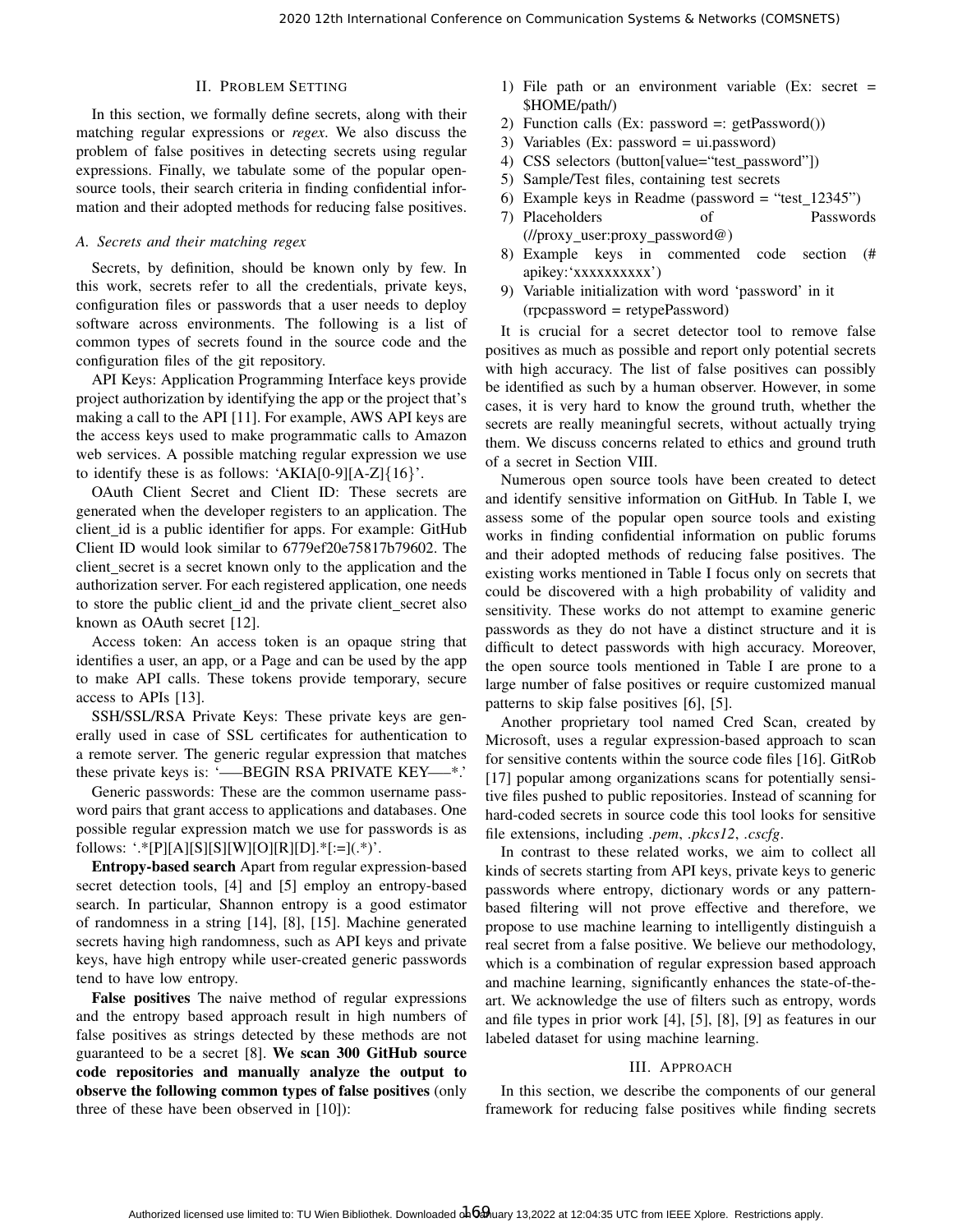| <b>Tools</b>               | Features                                                          | Regular expressions                                                  | Use of Entropy                                                                                                                                       | Mechanism for Excluding<br>false positives                                                                                                                                                                                | Results                                                              |
|----------------------------|-------------------------------------------------------------------|----------------------------------------------------------------------|------------------------------------------------------------------------------------------------------------------------------------------------------|---------------------------------------------------------------------------------------------------------------------------------------------------------------------------------------------------------------------------|----------------------------------------------------------------------|
| Truffle<br>Hog<br>[4]      | Searches<br>through<br>commit history and<br>git branches         | Predefined<br>customisable<br>list                                   | High<br>entropy<br>strings<br>greater than 20 characters                                                                                             | None                                                                                                                                                                                                                      | NA                                                                   |
| Repo Supervi-<br>sor $[5]$ | Detects secrets in pull<br>requests                               | Measures<br>high<br>entropy<br>strings                               | higher<br>Shannon entropy<br>than 4                                                                                                                  | URLS, file<br>Filters<br>for<br>CSS <sup>-</sup><br>selectors,<br>paths,<br>email addresses, multiple<br>words with spaces, object<br>keys, strings with certain<br>prefixes<br>and<br>strings<br>having dictionary words | NA                                                                   |
| Git Secrets [6]            | Scans for sensitive in-<br>formation while com-<br>mitting to git | User supplied regex                                                  | $\overline{55}$                                                                                                                                      | User supplied patterns and<br>regex                                                                                                                                                                                       | <b>NA</b>                                                            |
| Meli et al. [8]            | Scans files on GitHub                                             | Regex for private key files<br>and 11 distinctive API key<br>formats | Reject strings with en-<br>tropy more than 3 stan-<br>dard deviations from the<br>all candidate<br>of<br>mean<br>strings containing valid<br>secrets | words<br>filter<br>Dictionary<br>and Pattern filter                                                                                                                                                                       | 99.29% accuracy on<br>GitHub search                                  |
| Sinha et al. [9]           | Sample set of 84<br>projects on GitHub                            | Regex for API keys (Face-<br>book and Amazon)                        | filter used by<br>Entropy<br>password strength estima-<br>tor                                                                                        | Program slicing and User<br>$ID + secret key proximity$                                                                                                                                                                   | Precision 91% and<br>100%<br>Recall<br>on<br>Amazon API key<br>leaks |

TABLE I ANALYSIS OF RELATED TOOLS

in source code. The first step is to collect URLs of the git repositories and retrieve the candidate files that we use to clone and scan for hard-coded secrets The scanning of secrets (API keys, private keys, RSA keys, passwords) is done using basic pattern and keyword matching and the output is generated in a JSON format. The raw JSON data is then converted to a clean labeled featurized dataset. This dataset is divided into training, test, and development sets. Lastly, different machine learning algorithms are applied and trained on the training dataset, final evaluation is done on the test dataset, and the development dataset is used for error analysis.

# *A. URL Collection*

To test and compare the performance of different machine learning algorithms in identifying a false positive reported by a secret detector tool, the initial step is to build a dataset containing thousands of examples of secrets and false positives. For building this dataset, we first gather the candidate files that are likely to contain secrets. We use the git Rest API [18] to collect a list of URLs with candidate files. The Rest API allows searching for specific terms in the source code. Among the millions of repositories, we are only interested in finding those that have hard-coded secrets/passwords. We write a Python script to perform an API query with search terms such as 'RSA PRIVATE KEY,' 'AWS Credential,' 'password,' 'secret,' 'API key' to retrieve a list of git URLs. Example query: *"https://api.github.com/search/code?q="Search terms"&page=5"*. Our script returns a list of around 300 git URLs for further cloning and scanning.

There are a few restrictions on how searches are performed on the GitAPI: Only the default branch is considered, and only files smaller than 384 KB are searchable. These restrictions are irrelevant to us as we want to collect different types of secrets hard-coded in the source code repository and are not interested in any particular repository or file sizes.

# *B. Cloning and Scanning*

Once the URLs are collected and saved in a text file, the next step is to get data for our training examples by scanning the source code files of the git repository. We first write a multithreaded Python program to clone the git repositories. This step is required because Git does not allow complex regular expression search on its source code remotely. Our program takes the URL list as an argument, sorts the URLs uniquely and uses GitPython [19] module to download the files in all the branches of the repository to a local system.

After cloning the repositories, another multi-threaded python program, that we write, scans the source code searching for potential secrets. Each line in the file is matched against a list of regular expressions. We save the secret value along with file name, repository name, and the line on which secret is contained in a JSON file. On scanning around 300 repositories  $\langle approx~million~files),$  we find that 250 of these repositories generate non-empty JSON files containing both real secrets and false positives. Table II shows the list of secrets and their matching regular expressions that are unique to our research to detect generic passwords. Regular expressions in Table II along with the list of regular expressions in [4] are used for our scanning process giving us a total of 32 regular expressions.

# *C. Feature Designing and Labeling*

To use machine learning algorithms, we need a labeled dataset which has inputs that are defined by features to guide the decision-making process. The list of potential secrets obtained in the previous step is further manually analyzed to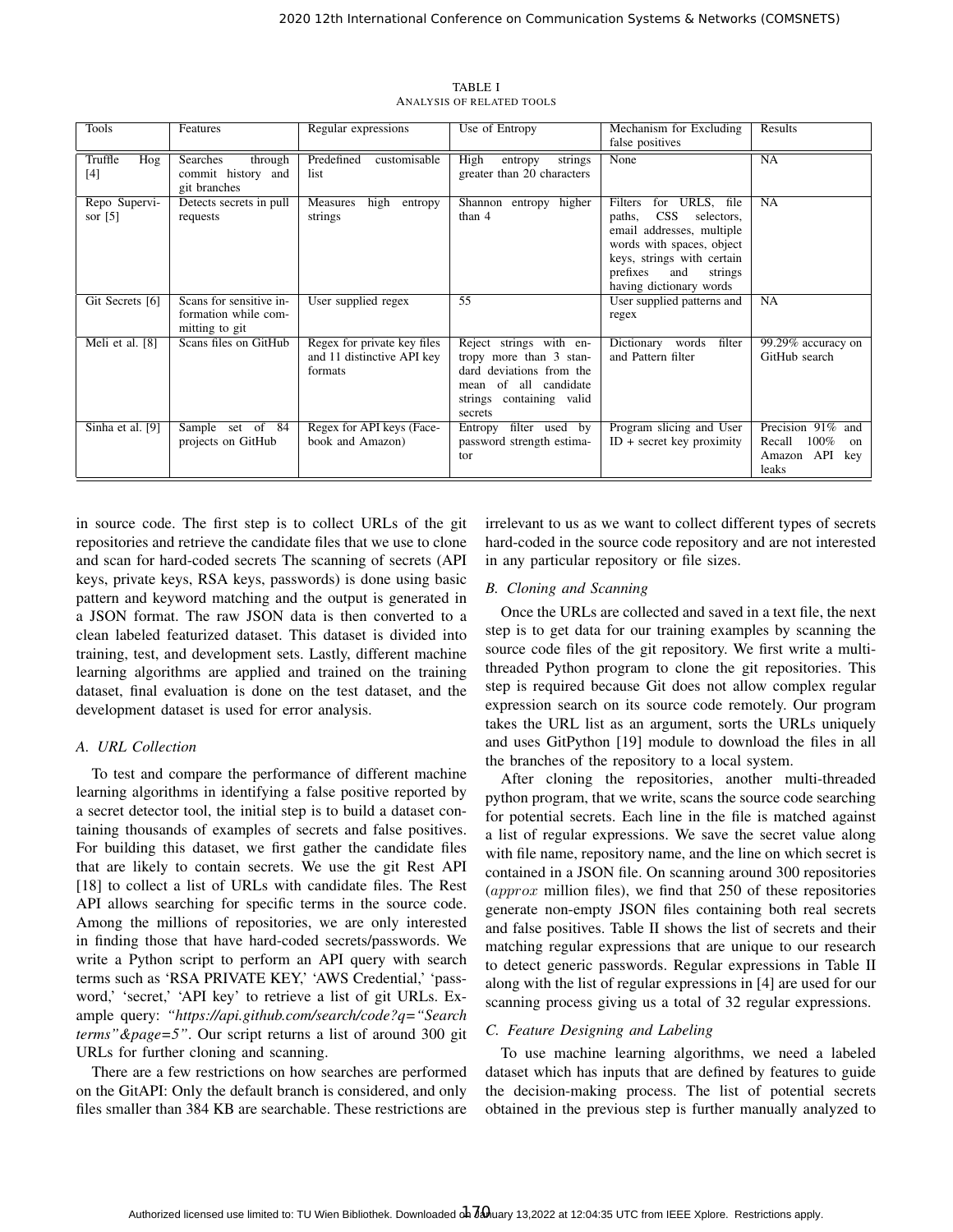TABLE II LIST OF REGULAR EXPRESSIONS FOR GENERIC SECRETS

| Secret               | <b>Target Regular Expression</b>                                                                                                                 |
|----------------------|--------------------------------------------------------------------------------------------------------------------------------------------------|
| Generic AppSecret    | [a   A][p  P][p  P][s  S][e  E][c  C][r  R][e  E][t  T].*['  '']([0-9a-zA-Z]{32,45})['  '']                                                      |
| Generic Password     | .*[p  P][a  A][s  S][s  S][w  W][o  O][r  R][d  D].*[:=](.*)                                                                                     |
| Password in URL      | $1/(\sqrt{s}:\cdot]+(1/\sqrt{s}:\cdot]+(0)$                                                                                                      |
| Other passwords      | (Password   pass   password   session_password   login_password   password $\mathcal{S}^*$ [:=]( $\mathcal{S}^*$ [ $\Gamma$ \r $\mathcal{S}$ ]+) |
| Tokens               | (API_tokens  api_tokens  tokens  Tokens)\s*[:=](\s*[^\r \n][a-f0-9]{16})                                                                         |
| Generic Access Token | [a   A][c  C][c  C][s  S][e  E][s  S][s  S][t  T][o  O][k  K][e  E][n  N].*[:=](.*)                                                              |
| Other secrets        | (client_secret   access_secret   customer_secret   app_secret $\frac{s}{r-\lceil}(\s * \lceil \cdot \rceil + 1)$                                 |

# assign features. To define the attributes of the potential secrets returned in the scanning phase, we perform a manual analysis of the source code to understand the context and the properties of the extracted strings.

Our complete list of features is given in Appendix A.1. In this list, the first 12 features are unique and new to this paper. These features identify if the lines with potential secret extracted are some programming language construct (function calls, variables, comments) or some test/example secrets dumped in the documentation/README files. Other features such as file extensions and entropy are similar to those in previous works. We convert the entropy value (integer) into binary features by dividing it into separate bins (e.g., Is the entropy between 0-1 and so on).

For all the possible secrets the features as mentioned above are assigned "Yes"(1) or "No"(0) values and a final CSV file is generated containing 5000 examples. Once the dataset (CSV file with features) is created, it is labeled manually. If the string extracted is a real secret/password, the string is labeled as 'S' (secret); on the other hand, false positives are labeled as 'N' (Not a secret). Our labeled dataset consisting of 5000 examples with 24 features is ready to be released and we do not include the secret value, the file name and the repository name in our dataset as explained under ethical conduct in Section VIII.

# *D. Algorithms*

Our goal is to ascertain whether a *potential* secret is truly sensitive, or merely a false positive that only accidentally matches a high recall regular expression. For a potential secret s, we can frame this decision as a predicate  $IsSensitive(s)$ that takes the value  $true$  for all s that are sensitive. With such a predicate, we may be able to filter automatically harvested lists of potential secrets. With restricted domains (e.g., only RSA private keys), we may be able to manually define the predicate via simple pattern matching mechanisms. However, as mentioned earlier, this approach does not generalize: for example, we can not enumerate every possible pattern that defines *IsSensitive* for a potential secret in the source code. In this work, we ask: *Instead of manual enumeration to define the decision rule* IsSensitive*, can we discover it from data?*

Specifically, we focus on the supervised setting using the labeled dataset of potential secrets that are annotated as being false positives or not. Each potential secret is converted to a list of features using as described in Section III-C, which we will refer to as the attribute vector  $\phi(s)$  for a potential secret s. At a high level, our learning goal is to use a featurized dataset D consisting of vectors of the form  $\phi(s)$  to discover a decision rule  $IsSensitive(s)$ . Note that different learning algorithms can use the same dataset  $D$  to produce different decision rules (i.e., classifiers). In this work, we perform a comparative study of six different learning algorithms and a meta-algorithm that integrates the predictions of other classifiers. We now provide the overview of all the algorithms we use.

*Decision Tree:* Decision Tree [20] is a classification technique that has a tree-like structure, where each internal node denotes a test on an attribute, each branch represents an outcome of the test, and each leaf node (terminal node) holds a class label. The idea of a decision tree is to divide the dataset into smaller datasets based on the descriptive features until one reaches a small enough set that only contains data points that fall under one label.

*Random Forests:* Random Forests [21] is another supervised learning algorithm. It builds multiple decision trees and merges them to get a more accurate and stable prediction.

*Logistic Regression:* Logistic Regression [22] is a statistical machine learning algorithm that classifies the data by considering outcome variables on extreme ends and tries to make a logarithmic line that distinguishes between them.

*Naïve Bayes:* The Naïve Bayes algorithm [23] makes a prediction by calculating probabilities of the instance belonging to each class and selects the class value with the highest probability.

*Support Vector Machines:* A Support Vector Machine (SVM) [24] is a discriminative classifier formally defined by a separating hyperplane. In other words, given labeled training data (supervised learning), the algorithm outputs an optimal hyperplane which categorizes new examples. In two dimensional space this hyperplane is a line dividing a plane in two parts where in each class lay in either side.

*K-Nearest Neighbor:* KNN algorithm [25] is another classification algorithm that is based on feature similarity. While predicting a label we select the 'k' entries in our database which are closest to the new sample and conduct a majority vote among the 'k' entries to decide the classification label for the new entry.

*Voting Classifier:* Voting Classifier [26] is a meta-classifier for combining similar or conceptually different machine learning classifiers for classification. In this work, the Soft-Voting Classifier is initialized using three exemplary classifiers Lo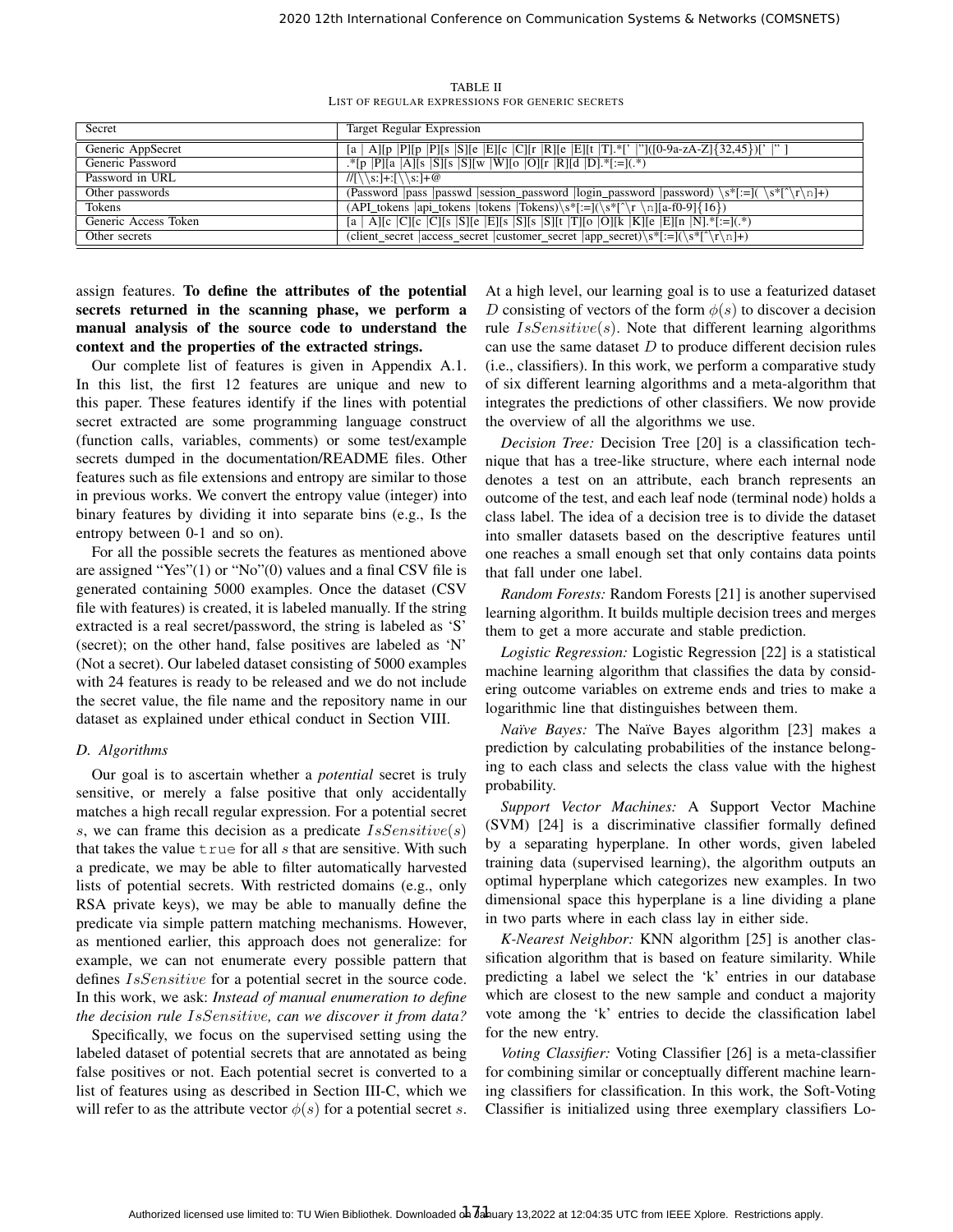gistic Regression, Naïve Bayes, and SVM with equal weights of [1,1,1].

# IV. IMPLEMENTATION

To test the performance of different machine learning algorithms, we use the libraries from *scikit-learn* [24] on our labeled dataset, one algorithm at a time. We perform our cross validation in Python using the Spyder development environment, and we use Pandas [27] to read and convert our labeled dataset to dataframes for running our experiments.

# *A. Experimentation*

To apply the learning framework, we first perform series of tests to investigate the factors that affect the response (prediction of a label) of the experiments. These factors not only include the choice of the learning algorithms, but also the input features and the parameters of the algorithms. The goal here is to find the optimal configuration of factors that give the best performance [28].

For our experiments, we divide our dataset containing 5000 examples with 24 features into three parts: the training, test and development sets. The training set, with 2465 (2100 false positives and 365 true positives) samples, is used for cross-validation to select the best algorithms and the hyperparameters, and also to train the classifiers using the best settings. The test set, containing 2180 examples, is used for the final evaluation reported in Section V. We separate 355 examples as the development set for manual error analysis which we explain in detail in Section VII. We ensure that the training/development/test splits have approximately the same percentage of each target class as the full set of examples using stratified sampling. This is different from random sampling because in our case the label  $S'(1)$  is in minority class so stratified sampling ensures equal distribution of 'S'(1) in the training and test dataset.

#### *B. Cross validation on training set*

Each learning algorithm is associated with a collection of hyperparameters, that must be chosen appropriately to ensure good predictive performance. To obtain an unbiased estimate of the performance for each hyperparameter setting, and thereby find the best hyperparameters for each algorithm, we use K-fold cross-validation. K-fold cross-validation divides a dataset randomly into  $K$  equal-sized parts. By holding out one of these K parts and combining the remaining  $K - 1$ parts, we get a training-validation pair. For a particular choice of hyperparameters, we can train a model on the training subset of this pair and evaluate it using the validation subset. Repeating this process by holding out each of the K parts, and averaging the performance across the different validation subsets, we get an estimate of how good the choice of hyperparameters is for a particular full training set.

In our work, we have a binary classification problem where the we seek to obtain the IsSensitive predicate described earlier. In particular, the learned classifier predicts a simple yes ('secret') or no ('false positive') response. We employed 4 fold cross validation for hyperparameter selection. Specifically, we divide the 2465 training examples into 4-equal sized sets, and a stratified split is performed on each set. We measured the precision, recall, and  $F_1$  and  $F_\beta$  scores averaged over ktrials for different algorithms and hyperparameter combination. These metrics are described in detail in Section V. Table III shows the best performance of each classifier in terms of precision, recall,  $F_1$  score, and  $F_\beta$  score on the training dataset where  $\beta = 2$ .  $F_2$  ( $\beta = 2$ ) score weighs recall higher than precision (by placing more emphasis on false negatives). In our work, the cost of misclassifying one secret is very high, and therefore, to ensure that we identify all the valid secrets we give more importance to recall by setting  $\beta = 2$ .

We achieve the optimal performance with a Voting Classifier that integrates the predictions of Logistic Regression (lr), Naïve Bayes(nb) and SVM using a weight of  $[1,1,1]$ , respectively.

#### V. RESULTS

In this section, we first describe the evaluation metrics that we use to measure the performance of different classification models in reducing the number of false positives reported by a secret detector tool. Next, we tabulate the initial results we obtain by running the trained Voting Classifier on the test dataset. In our dataset consisting of 2465 training examples, we observe that only 365 instances ( $\approx 15\%$ ) are real secrets. Therefore, in this scenario, accuracy (fraction of predictions our model gets right) is not the best performance measure. To fully evaluate the effectiveness of our model in predicting a secret as a false positive, we measure precision, recall and  $F_1$ score which are described below in detail.

# *A. Performance Metrics*

1) Precision: Precision tells us how precise/accurate a model is; out of those predicted by a model as positive, how many of them are actual positives [29]. Thus,

$$
Precision = \frac{TruePositive(tp)}{tp + FalsePositive(fp)}
$$

2) Recall: Recall is the fraction of relevant instances that have been retrieved over the total amount of relevant instances. While recall expresses the ability to find all relevant instances in a dataset, precision expresses the proportion of the data points a model says was relevant and were relevant [29].

$$
Recall = \frac{TruePositive(tp)}{tp + FalseNegative(fn)}
$$

3)  $F_1$  score: The  $F_1$  score is the harmonic mean of precision and recall.  $F_1$  scores are usually lower than accuracy measures as they embed precision and recall into their computation. The  $F_1$  score is needed to seek a balance between precision and recall if there is an uneven distribution of labels [29].

$$
F_1 = \frac{2 * precision * recall}{precision + recall}
$$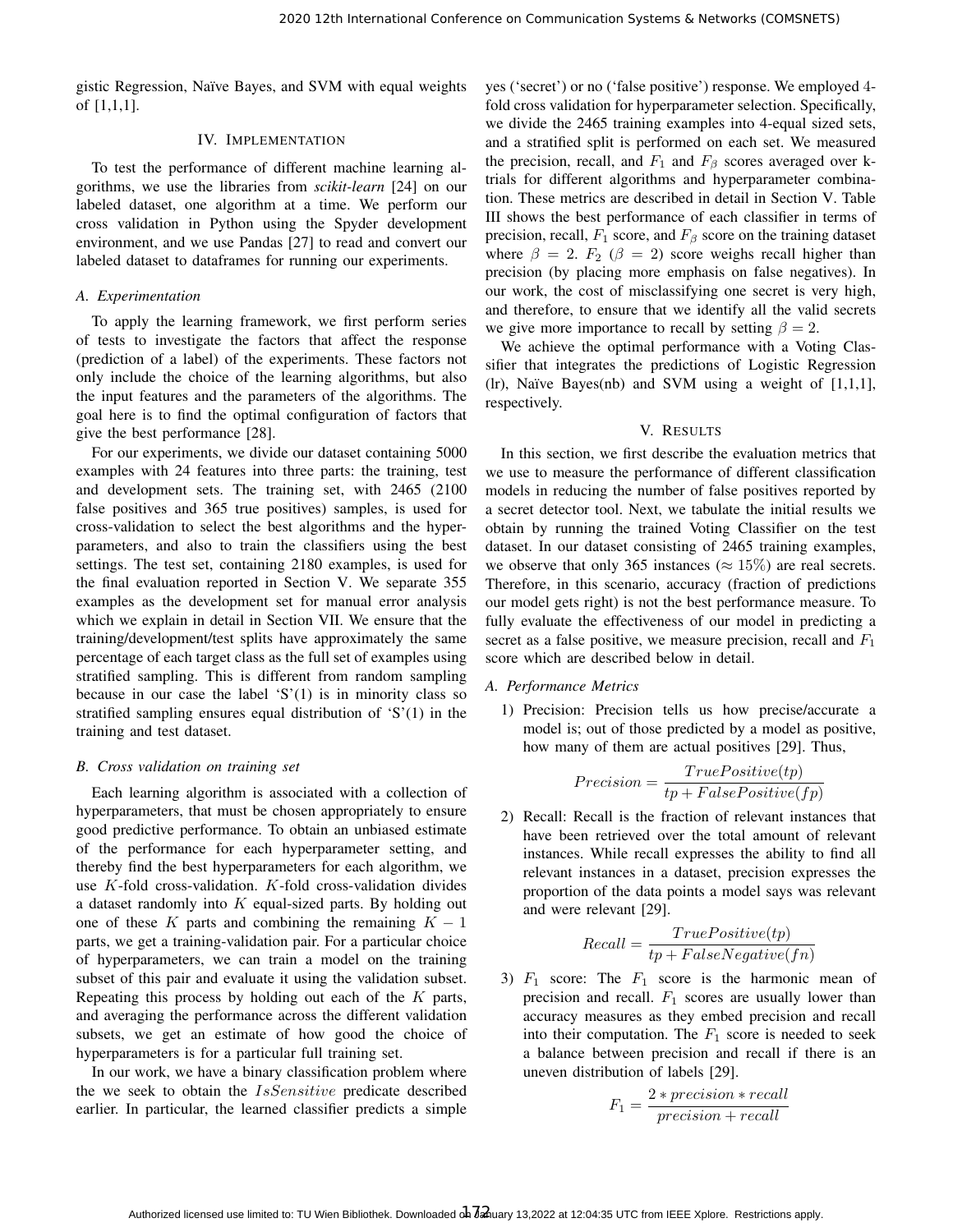TABLE III CROSS-VALIDATION RESULTS ON TRAINING SET HAVING 2465 EXAMPLES WITH 365 REAL SECRETS

| Classifier                      | Average Precision | Average Recall | Average $F_1$ score | Average $F_\beta$ score $(\beta = 2)$ |
|---------------------------------|-------------------|----------------|---------------------|---------------------------------------|
| Decision Tree                   | 0.78              | 0.75           | 0.76                | 0.76                                  |
| Random Forests                  | 0.78              | 0.73           | 0.75                | 0.74                                  |
| Nearest Neighbor                | 0.78              | 0.78           | 0.78                | 0.78                                  |
| Logistic Regression             | 0.81              | 0.75           | 0.77                | 0.76                                  |
| <b>SVM</b>                      | 0.79              | 0.73           | 0.75                | 0.74                                  |
| Naïve Bayes                     | 0.33              | 0.94           | 0.49                | 0.68                                  |
| Voting Classifier (lr, nb, svm) | 0.739             | 0.80           | 0.76                | 0.785                                 |

TABLE IV CLASSIFICATION REPORT [30] ON RUNNING THE VOTING CLASSIFIER ON THE TEST SET.

| Label     | Precision | Recall | score | # support/examples |
|-----------|-----------|--------|-------|--------------------|
| 0 (N)     | 0.98      | 0.98   | 0.98  | 1894               |
| (S)       | 0.84      | 0.89   | 0.87  | 286                |
| avg/total | 0.97      | 0.96   | 0.96  | 2180               |

4)  $F_\beta$  score: The  $F_1$  score is symmetric with respect to precision and recall. We may assign recall to be  $\beta$  times as important as precision (for some  $\beta$ ). This gives us a generalization of the  $F_1$  score, where we can control the relative importance of precision and recall based on our application [24].

$$
F_{\beta} = \frac{(1+\beta) * precision * recall}{\beta * precision + recall}
$$

In our case, we assign  $\beta = 2$  thus, prioritizing recall over precision.

5) Confusion matrix: It is a tabular representation for binary classification problem having four different outcomes: true positive, false positive, true negative, and false negative [24], [29]. It is useful for quickly calculating the number of mislabeled data points. The two quantities of our interest are the number of false positives, and the number of false negatives. We wish to see both of these quantities close to 0.

# *B. Results from test dataset*

Table IV shows the result of running the Voting Classifier on our test dataset consisting of 2180 examples, of which 286 belongs to the class of real secrets (S), and the rest are false positives. It gives the measure of precision, recall and  $F_1$  score for each target class. Label 0 represents the false positive class and Label 1 represents the real secret class. The last row is the weighted average of all the metrics, where the support values are the number of examples belonging to each label.

A Soft-Voting Classifier with weights of  $[1, 1, 1]$  for Logistic Regression, Naïve Bayes and SVM results in an  $F_\beta$  score of 88.1% and an  $F_1$  score of 86.7% (Label 1). Table V tabulates the number of misclassified instances in each target class. Our classifier misclassifies 47 out of 1894 false positives as secrets and 31 out of 286 true positives as false positive.

TABLE V NUMBER OF MISCLASSIFIED LABELS REPORTED BY VOTING CLASSIFIER

| Classifier                                                                                  | Misclassified<br>instances of<br>N (1894) | Misclassified<br>instances of<br>S(286) |
|---------------------------------------------------------------------------------------------|-------------------------------------------|-----------------------------------------|
| Soft Voting Classifier - Logistic<br>Regression, Naïve Bayes, SVM<br>with weights $[1,1,1]$ | 47                                        | 31                                      |

TABLE VI CLASSIFICATION REPORT [30] ON RUNNING THE VOTING CLASSIFIER ON A DATASET CONTAINING 361 POTENTIAL SECRETS (EXCLUDING GENERIC PASSWORDS)

| Label     | Precision | Recall | $F_1$ score | # support/examples |
|-----------|-----------|--------|-------------|--------------------|
| 0 (N      | 100       |        | δO          | 126                |
| (S        | 88        | 100    | 94          | 235                |
| avg/total |           |        |             | 361                |

# *C. Comparison with existing work*

Table IV shows the result of applying a learned model on a dataset consisting both API/private keys and generic passwords. We keep our model simple from a computational complexity perspective and from the results we can observe that machine learning can help in drastically reducing false positives, while detecting different kinds of secrets. Given that existing works focus on specific type of secrets, we divide our dataset based on the type of secrets. Table VI shows the classification report [30] of running the Soft-Voting Classifier on a dataset containing 361 examples of only API keys, asymmetric private keys, and client secrets. These results are similar and comparable to other existing works [8] and [9]. Table VII shows a detailed comparison between existing works and our machine learning model in terms of precision, recall and the type of secrets detected. We find that a combination of the regular expression approach and machine learning classifiers (Logistic Regression, Naïve Bayes and SVM) can achieve a precision of 84% and a recall of 89%, while detecting different kinds of secrets.

# VI. EVALUATION OF OUR CLASSIFICATION MODEL

In this section, we evaluate our classification model using a *precision-recall* curve that summarizes the trade-off between precision and recall for a predictive model using different probability thresholds [24]. The precision-recall plot uses recall on the x-axis and precision on the y-axis, and the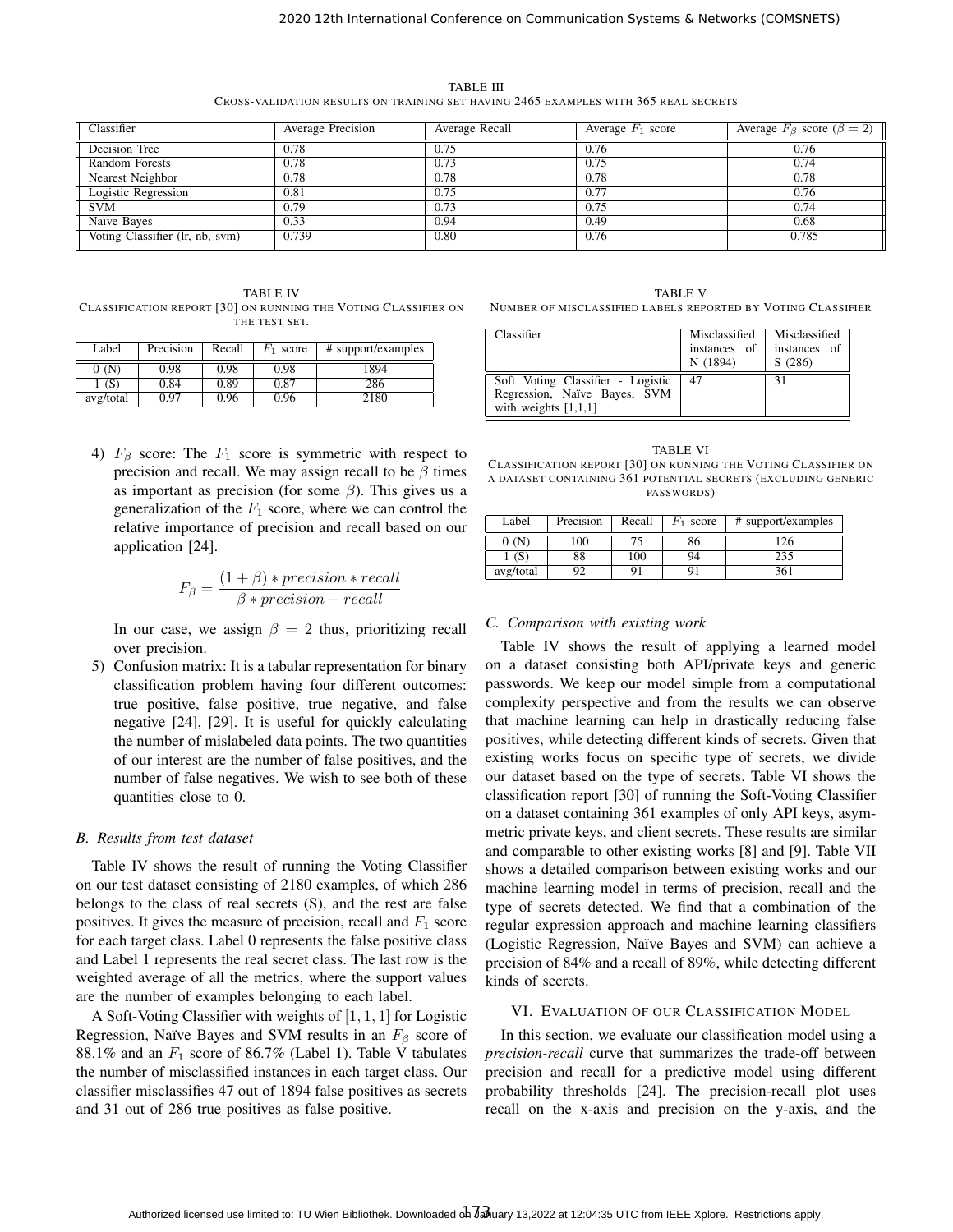| Technique                                                                         | Secret types detected             | Precision | Recall    | $F_1$ score |
|-----------------------------------------------------------------------------------|-----------------------------------|-----------|-----------|-------------|
| Voting Classifier                                                                 | API keys, client secrets, private | 88        | 100       | 94          |
|                                                                                   | kevs                              |           |           |             |
| Voting Classifier                                                                 | API keys, client secrets, private | 84        | 89        | 87          |
|                                                                                   | keys, generic passwords           |           |           |             |
| Sinha et al. $[9]$ (Regular expression + Entropy)                                 | Amazon AWS API keys               | 91        | 100       | NA          |
| Sinha et al. $[9]$ (Regular expression + Entropy)                                 | Facebook API keys                 | 73        | 100       | NA          |
| Meli et al. [8] (Regular expression + Entropy, patterns, dictionary words filter) | API keys, client secrets, private | 99.29     | <b>NA</b> | <b>NA</b>   |
|                                                                                   | keys                              |           |           |             |

TABLE VII COMPARISON WITH RELATED WORK

curve is created by connecting all precision-recall points of a classifier at different thresholds.

As the recall increases, the precision decreases. In our case, the range of the probability threshold is 0.008 to 0.97. The extreme right end of the curve with high recall and low precision guarantees an operator to have the least amount of false negatives. In our case, by selecting a low threshold value the user or the operator can reduce the chances of missing any potential secrets. If one wants to reduce false positives significantly, they can increase the threshold value and move to the upper left end of the curve achieving high precision. Therefore, with this precision-recall curve and threshold tuning, the user can pick the appropriate balance between precision and recall for their application by selecting a corresponding threshold depending on the dataset.



Fig. 1. Precision Recall Curve for target class 1 (Secrets)

# *Case Study*

We now present an interesting case study that we discovered in the course of our research. On tuning the precision-recall curve shown in Figure 1 at a threshold of 0.4 (we classify a 'potential secret' as 'True positive' for a predicted probability  $> 0.4$ ), we achieve a precision of 59% and a recall of 97%. On analyzing the confusion matrix we find 190 false positives out of 1894 and 10 false negatives out of 286. This implies that 10 passwords are misclassified as false positives. On further analyzing the misclassified passwords, we identify

them to be from the pool of generic passwords. Low entropy generic passwords in test files such as 's3cr3t' and low entropy secrets with the English word 'password' in it are misclassified as being not sensitive. This example demonstrates that we need better features to represent generic passwords and more training examples to make our machine learning model robust.

# VII. ERROR ANALYSIS

As mentioned in Section IV-A, we keep aside  $\approx$  350 examples as the development set on which we perform error analysis and identify the mislabeled entries. On manually analyzing the mislabeled entries, we make the following observations:

- 1) Secrets having a \$ symbol at the start and having dots are misclassified as false positives. For example:  $password\_hash =$  $$2y$13$nJ1WDlBaGcbCdbNC5.5l4.sgy'$ is misclassified as a false positive.
- 2) False positives stored in a 'test' file having a high entropy (range of 3 to 4) are wrongly classified as passwords. These are the placeholders in the 'test' file but are not secrets.
- 3) Test keys having 'BEGIN PRIVATE KEY' tags are misclassified as passwords but are sample keys stored in a test folder.
- 4) High entropy strings, which are placeholders in a configuration file (*.yml* extension), are misidentified as a real secret. For example: CLIENT\_SECRET: {{cf-clientsecret-development}}
- 5) Real passwords having low entropy (less than 3) are misclassified as false positives. For example, String password = 'pencil' or 'root'.
- 6) Strings such as 'AKIAIOSFODNN7EXAMPLE' which are example keys but have the same format as an AWS API key are misclassified as real secrets.
- 7) Passwords or secrets placed in a configuration or properties file are correctly identified as a real secret.
- 8) API keys, hash codes, and RSA keys which have high entropy are correctly identified as true positives.

From our analysis, we observe that false positives which are function calls or variables or example keys in Readme files are correctly classified. Any real secrets placed in configuration, settings or properties file and private keys placed in a file with *.key* or *.pem* extensions are appropriately identified as secrets. However, any placeholders in a configuration file or